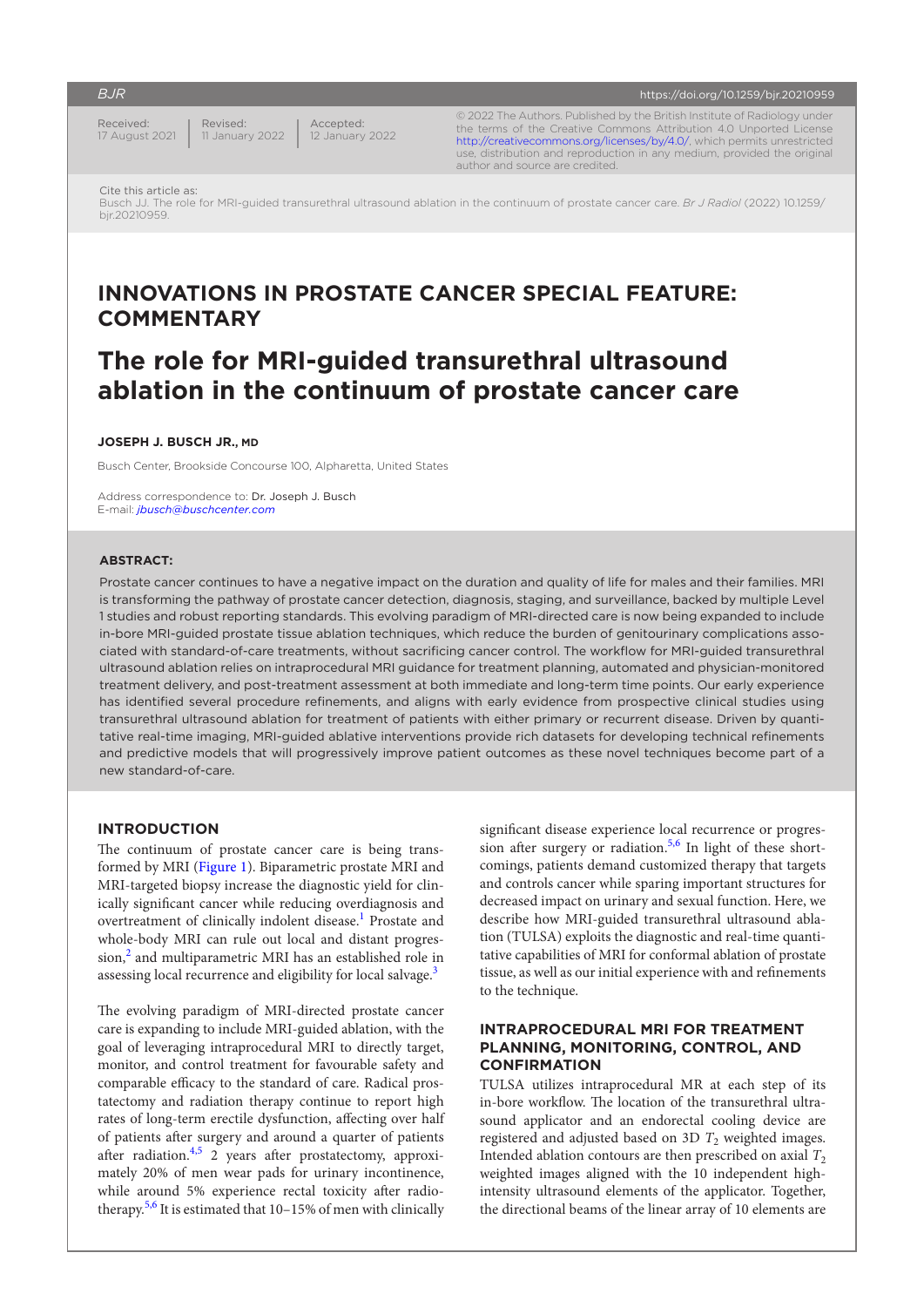<span id="page-1-0"></span>Figure 1. MRI at the center of prostate cancer care. (A) Biparametric MRI for detection and sequential evaluation of suspicious lesions, used in combination with PSA, DRE, history, and genomics to select candidates for biopsy. The addition of whole-body MRI offers definitive disease staging for patients with high-risk disease. (B) In-bore MRI-targeted biopsy with direct needle and lesion visualization enables accurate tumor sampling. (C) MRI-guided ablation takes advantage of diagnostic-quality intraprocedural T2 and diffusion-weighted images to target prostate cancer lesions with oncological margins and avoid critical structures, while MRI thermometry allows for real-time temperature monitoring and automated feedback control. (D) MRI-based monitoring allows visualization of the acute post-ablation perfusion defect and is used in combination with PSA for surveillance of disease recurrence; the example illustrates immediate and 9 month MRI from a patient treated at our center. DRE, digital rectal examination; PSA, prostate-specific antigen.



 $(A)$ MRI-driven detection and staging



MRI-targeted biopsy



 $(C)$ MRI-quided ablation (TULSA procedure)



 $(D)$ MRI-based follow-up

capable of thermally coagulating prostate tissue in a 5 by 0.5 cm blade with a depth of 3 cm from the center of the device. By slowly rotating the applicator, this heating pattern sweeps around through the gland for uniform ablation without cold spots. The urethra and rectum are protected by water cooling.

During treatment, MR images are acquired and used to calculate temperature in real-time, providing continuous volumetric visualization of heating in the prostate and surrounding tissues. MR thermometry exploits the linear relationship between temperature and phase in water-based tissue to calculate temperature difference maps from a series of phase subtraction images acquired continuously during treatment. From temperature images, cumulative temperature and thermal dose maps predictive of treatment effect are calculated and displayed. Unique to TULSA, measured temperatures are also used as quantitative input to a feedback control algorithm that dynamically adjusts the ultrasound intensity and frequency of each treatment element, and the device rotation rate, to ensure that the physician-defined target volume reaches coagulative temperatures of at least 55°C. Temperature maps must be monitored for image artifacts manifested as anomalous temperature measurements in unheated regions to detect gross patient motion, excessive swelling of the gland, contraction of the pelvic floor muscles, displacement of gas in the rectum, or RF interference.

Finally, TULSA incorporates post-treatment contrast-enhanced imaging to directly visualize the thermally-induced hyperacute perfusion defect. While delayed cell kill expands the nonperfused volume in the weeks post-ablation, this image has prognostic value for confirming ablation coverage and the absence of off-target damage.<sup>[7](#page-4-5)</sup> After TULSA, patients are monitored for recurrence with MRI ([Figure 1](#page-1-0)), which mitigates the limitations of PSA testing alone in the post-ablation setting, can better

identify patients who need biopsy, and improves the diagnostic accuracy of biopsy when deemed necessary.

## **INITIAL EXPERIENCE AND FUTURE DIRECTIONS**

In our initial experience incorporating MRI-guided ablation with TULSA into a dedicated prostate diagnosis and biopsy practice, we have identified a range of relevant ablation plans and disease settings, some of which have been made possible by several procedure refinements that we have developed.

At our outpatient imaging center, we have made several practical changes that contribute to improvements in treatment efficiency and consistency. First, while other sites perform TULSA under general anesthesia with intubation, at our imaging center we perform monitored anesthesia care with titrated propofol infusion and multimodal pain management, which appears to be better tolerated by patients and has not resulted in significant interruptions due to patient motion as might be expected. Second, we have found that in all but a few patients with known anatomic variations, the applicator can be inserted safely without use of a guidewire which saves time and reduces cost. Third, patients are sent home with an indwelling Foley catheter rather than placing a suprapubic catheter before starting the procedure. While the manufacturer's disposables are a significant part of the procedure cost, the simplifications described above decrease costs for medications and supplies, and the considerable costs associated with time (MRI and personnel: physician, anesthesia, nursing, and technologist). Combined with careful patient selection, device positioning, treatment planning, and having a consistent treatment team, typical TULSA procedure times average about 3 h ([Figure 2\)](#page-2-0).

Another refinement we have made at our center is the incorporation of additional imaging sequences for treatment planning.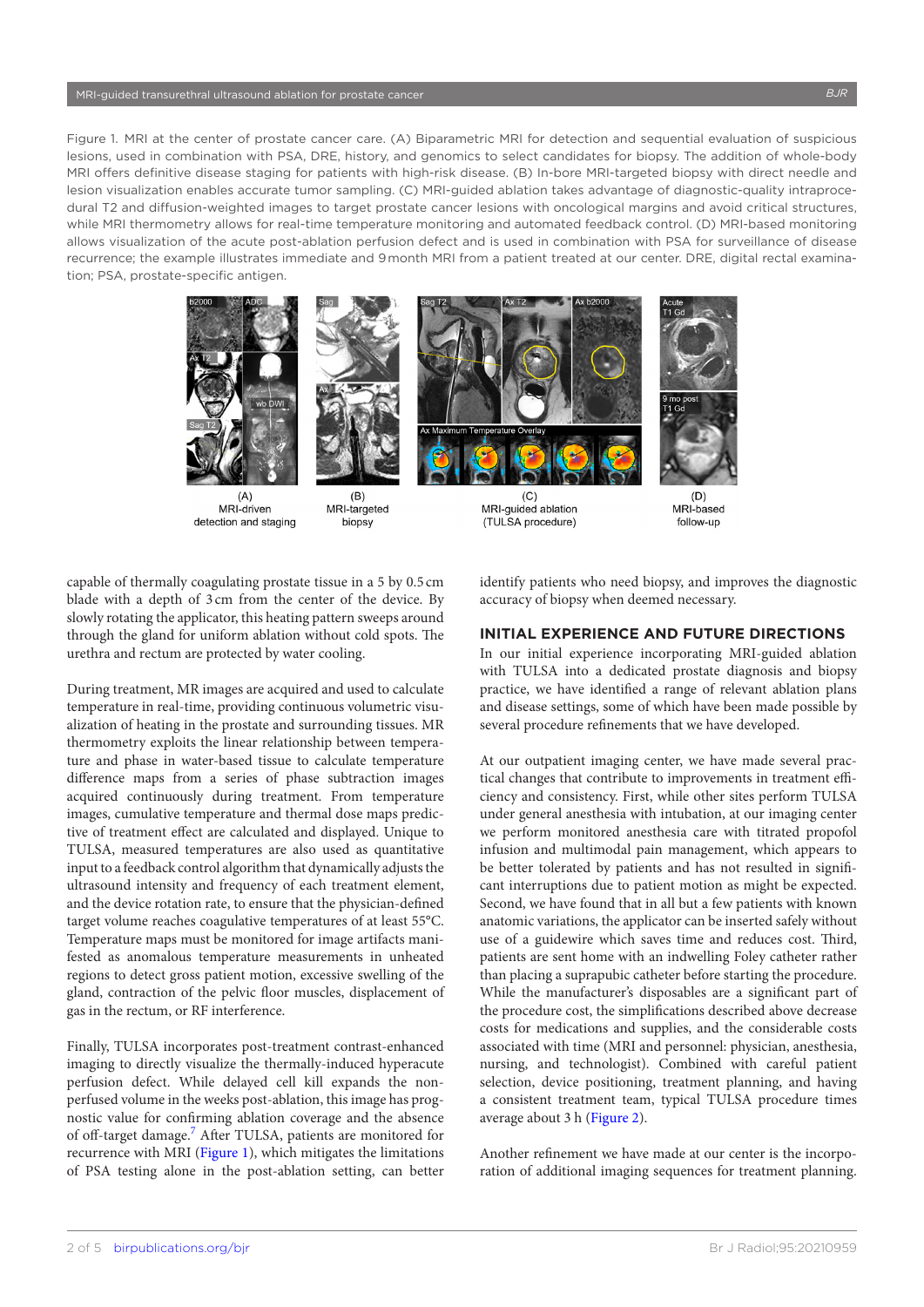<span id="page-2-0"></span>Figure 2. Average TULSA procedure timing across ten typical cases performed at our imaging center. Patient preparation includes initiation of monitored anesthesia care, insertion of the ultrasound applicator and endorectal cooling device, and positioning the patient in the MRI scanner. Initial survey images are acquired and used to verify optimal device positioning with a clear acoustic path between the ultrasound applicator and the endorectal cooling device. During treatment planning, 3D  $T_2$  weighted images are used for device alignment and fine adjustment, with axial  $T_2$  weighted, high b-value diffusion-weighted imaging, and ADC maps used to prescribe the intended ablation contours. Pausing treatment allows adjustment of target boundaries to account for intraprocedural changes in the prostate or periprostatic structures. Gadolinium-enhanced  $T_1$  weighted images are acquired and reviewed to assess the extent of acute thermal effects before removing devices and recovering the patient. ADC, apparent diffusion coefficient; TULSA, transurethral ultrasound ablation.



During TULSA, we supplement axial  $T_2$  weighted imaging with intraprocedural calculated  $b = 2000$  s/mm2 diffusion-weighted images and quantitative apparent diffusion coefficient maps aligned with the transducer elements. Combining axial biparametric MRI with sagittal and coronal views of the 3D  $T<sub>2</sub>$  weighted planning acquisition enables precise targeting of small lesions, preservation of the neurovascular bundles and ejaculatory ducts, and definition of treatment margins near lesions at the extreme apex ([Figure 3\)](#page-2-1). We also employ susceptibility-weighted imaging of intraprostatic calcifications for both patient screening and intraprocedural adjustments of applicator positioning.

With these improvements, we have been able to deliver ablations ranging from small angular sectors targeting individual lesions, up to whole-gland ablation in large prostates requiring two-part ablations within the same session ([Figure 4](#page-3-0)). These personalized treatment plans facilitate shared decision-making with the patient and his family. In our experience, subtotal ablations that treat the whole gland but spare a few millimeters of prostate tissue near the neurovascular bundle contralateral to an index lesion offer an attractive intersection of the oncological advantages of radical treatments with a similar side-effect profile to focal therapy. In TULSA cohorts that allowed sparing of the ejaculatory ducts and neurovascular bundles, antegrade ejaculation has been preserved in approximately 80% of patients, $8,9$  compared to 20–30% after whole-gland ablation. $10$  Further, the combination of diffusionweighted imaging to identify disease extent, with control over the frequency of sonication to limit ablation depth, has enabled us to ablate lesions at the extreme apex with minimal heating of the external sphincter and observe no incidence thus far of longterm incontinence.

<span id="page-2-1"></span>Figure 3. Patient with PSA 5.1 ng ml−1, prostate volume 28 cc, PIRADS 5 at right posterolateral midline to base. Gleason Score 4 + 3 on systematic biopsy, 6 of 12 systematic cores positive all at right side-of the gland. (A) Intraprocedural 3D  $T_2$  weighted sagittal image displaying ultrasound applicator and endorectal cooling device. ADC map (B), intraprocedural axial T2 (D), and calculated b2000 (E) used to prescribe ablation volume. MRI maximum temperature map (C) achieved during treatment. Non-enhanced tissued attributed to immediate cell death visible on post-treatment contrast enhanced image (F). ADC, apparent diffusion coefficient; PSA, prostate-specific antigen.

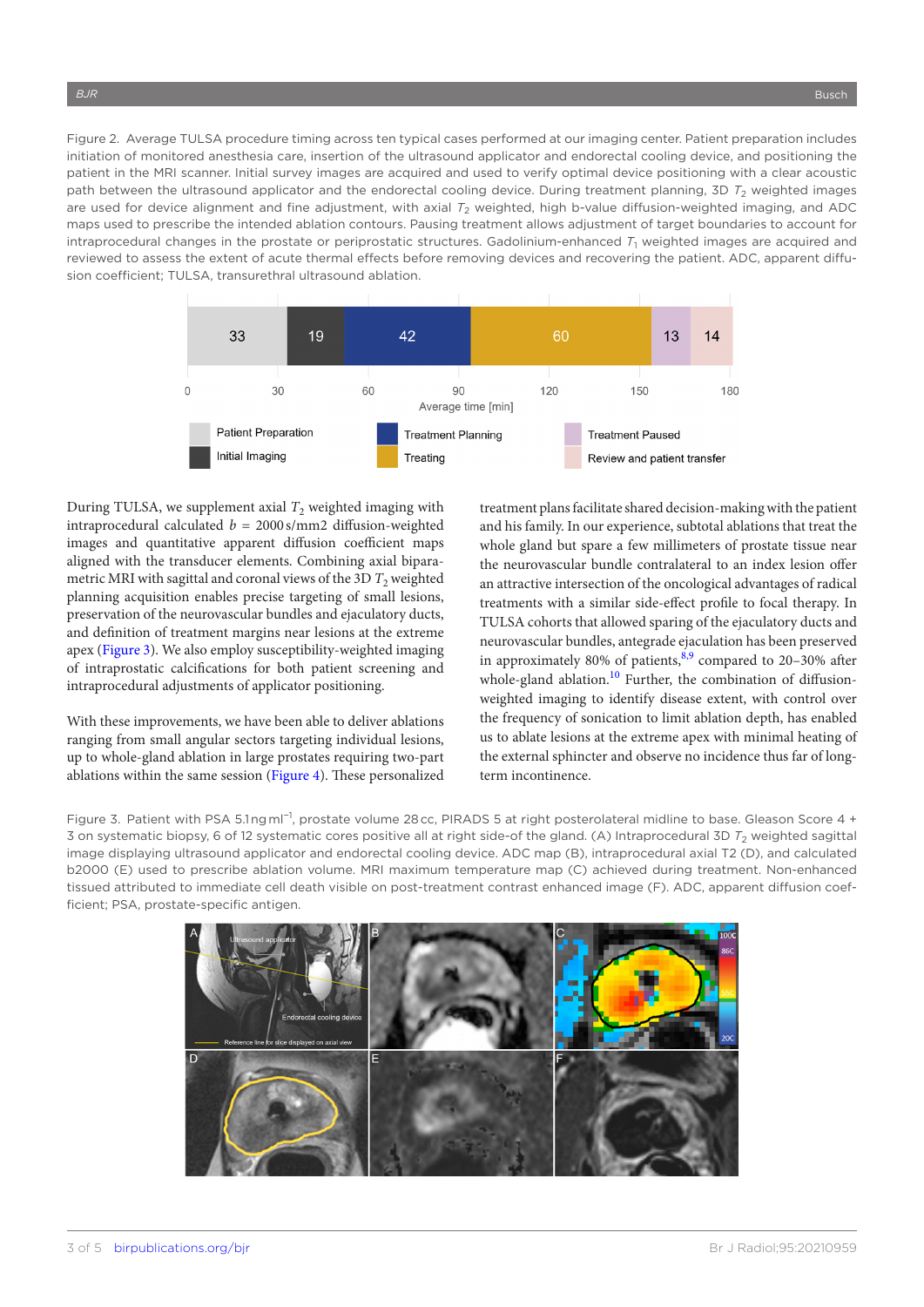<span id="page-3-0"></span>Figure 4. Patient with PSA 3.2 ng ml−1, prostate volume 115 cc, Gleason 4 + 3 diagnosed by TRUS biopsy concordant to PIRADS 4 lesion at extreme apex, with concomitant urinary symptoms associated with benign prostatic hyperplasia. Single-session two-part ablation strategy was for whole-gland treatment including apical cancer and large middle lobe, with tissue sparing at neurovascular bundles and ejaculatory ducts. Intraprocedural 3D  $T_2$  weighted sagittal image displaying ultrasound applicator and endorectal cooling device locations during first (A) and second (D) segments. (B) Targeted ablation of middle lobe axial slice and (E) maximum temperature coverage. Immediate post-TULSA contrast-enhanced images in (C) sagittal and (F) axial views confirm the large ablation volume including the middle lobe. PSA, prostate-specific antigen; TULSA, TULSA, transurethral ultrasound ablation.



Early trends in PSA kinetics, follow-up multiparametric MRI, and functional outcomes at our center appear to be in line with published studies for TULSA, with no ongoing incontinence, and recatheterization in approximately 5% of patients. In males with localized prostate cancer, the FDA registration study demonstrated that 1 year after a single whole-gland TULSA treatment 79% of patients were free of clinically significant disease, 75% preserved erections sufficient for penetration, and 96% preserved leak-free urinary continence, with 93% free of additional treatment by 2 years.<sup>10</sup> Grade 3 adverse events incurred by 8% of patients included urethral calculus, epididymitis, stricture, urinary tract infection and retention. A single-center clinical service report applying focal through whole-gland TULSA in both primary and recurrent disease reported 88% early oncologic success and 9[8](#page-4-6)% preservation of both potency and continence.<sup>8</sup> While not directly comparable because of the broader patient population including multifocal disease, these results are in line with published series on in-bore focal laser ablation<sup>[11](#page-4-8)</sup> and MRIguided transrectal focused ultrasound.[12](#page-4-9) Promising additional applications for TULSA include salvage treatment of radiorecurrent disease, and relief of lower urinary tract symptoms in men with benign prostatic hyperplasia (BPH) concurrent with cancer. $8,13$  A small Finnish study of males without cancer seeking BPH treatment reported symptom improvement of 82% with no change in potency.<sup>[9](#page-4-10)</sup> TULSA treatment of prostates as large as 125 cc has been reported, $\frac{10}{10}$  and at our center we have observed urinary symptom improvement in patients treated simultaneously for localized prostate cancer and severe BPH in glands as large as 250 cc (an example with a 115 cc prostate shown in [Figure 4](#page-3-0)). By leveraging MRI to precisely customize ablation

for a wide range of tissue volumes, TULSA has the potential to address a variety of prostatic diseases.

Since treatments like TULSA are controlled directly by quantitative imaging data and disposable ultrasound applicators, progressive refinements in treatment algorithms and applicator designs will continue to improve treatment efficacy and safety in the years to come. Also, quantitative analysis of the immense amount of pre-, peri-, and immediate post-operative imaging and clinical data from these procedures yields rich data sets for predictive modeling of patient outcomes that can be refined as the patient progresses through the care continuum. Such technical developments will have a synergistic effect with growing clinician expertise and physician education beyond the manufacturer training, as well as standardization of patient selection, procedure workflow, and protocols for sedation and perioperative care.

## **CONCLUSION**

The integration of MRI across the continuum of prostate cancer care is driving meaningful improvements in disease management for men and their families. The utility of various MR image types in the treatment workflow provides a rationale for expanding the use of in-bore prostate ablation procedures. Our promising early experience with MRI-guided TULSA in treating primary or recurrent cancer and BPH with a range of customized ablation plans aligns with the growing body of evidence suggesting that MRI-guided ablation techniques deliver improved functional preservation over conventional treatments, without compromising cancer control.